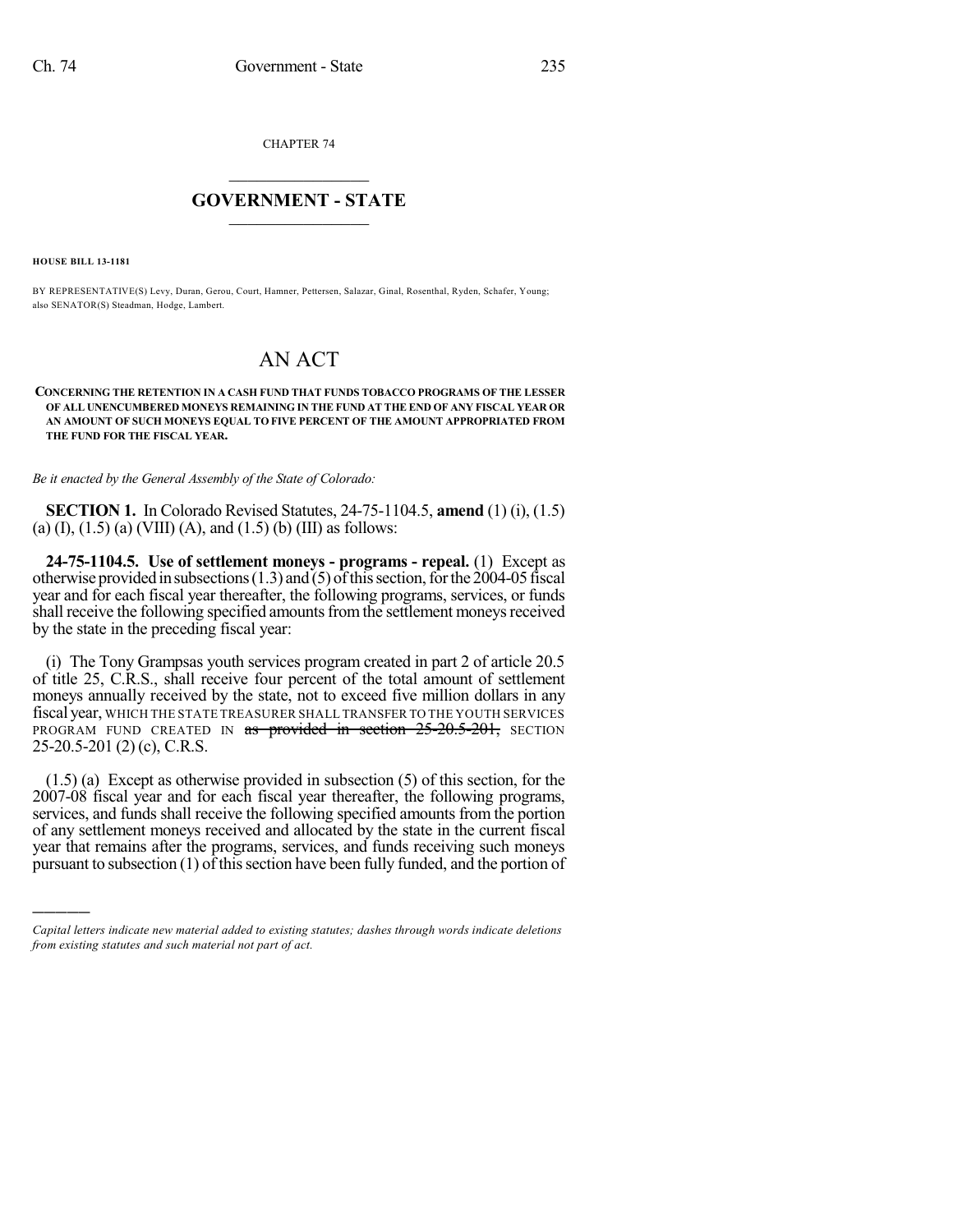all other settlement moneys received by the state in the preceding fiscal year that remains after the programs, services, and funds receiving such other settlement moneys pursuant to subsection (1) of this section have been fully funded and all overexpenditures and supplemental appropriations allowed for the 2006-07, 2007-08, 2008-09, or 2009-10 fiscal years pursuant to section 24-22-115 (4) have been made:

(I) The university of Colorado at Denver and health sciences centershall receive forty-nine percent of the settlement moneys, which shall be transferred by the state treasurer to the tobacco litigation settlement moneys health education fund, which is hereby created in the state treasury. The principal of the fund shall be IS subject to annual appropriation by the general assembly to the health sciences center; except that, at the end of the 2011-12 fiscal year and at the end of each fiscal year thereafter, all unexpended and unencumbered principal of the account CENTER. THE LESSER OF ALL UNEXPENDED AND UNENCUMBERED MONEYS IN THE FUND AT THE END OF ANY FISCAL YEAR OR AN AMOUNT OF SUCH MONEYS EQUAL TO FIVE PERCENT OF THE AMOUNT APPROPRIATED FROM THE FUND FOR THE FISCAL YEAR REMAIN IN THE FUND AND SHALL NOT BE TRANSFERRED TO THE GENERAL FUND OR ANY OTHER FUND. ANY ADDITIONAL UNEXPENDED AND UNENCUMBERED MONEYS IN THE FUND AT THE END OF ANY FISCAL YEAR shall be transferred to the general fund in accordance with paragraph (b) of this subsection  $(1.5)$  TOBACCO LITIGATION SETTLEMENT CASH FUND CREATED IN SECTION 24-22-115.

(VIII) (A) The unit in the department of human services that administers behavioral health programs and services, including those related to mental health and substance abuse, shall receive three percent of the settlement moneys, which shall be transferred by the state treasurer to the alcohol and drug abuse community prevention and treatment fund, which is hereby created in the state treasury. The principal of the fund shall be IS subject to annual appropriation by the general assembly to provide or purchase community prevention and treatment services in accordance with section 27-80-106, C.R.S. and, at the end of the 2011-12 fiscal year and at the end of each fiscal year thereafter, all unexpended and unencumbered **principal of the account** THE LESSER OF ALL UNEXPENDED AND UNENCUMBERED MONEYS IN THE FUND AT THE END OF ANY FISCAL YEAR OR AN AMOUNT OF SUCH MONEYS EQUAL TO FIVE PERCENT OF THE AMOUNT APPROPRIATED FROM THE FUND FOR THE FISCAL YEAR REMAIN IN THE FUND AND SHALL NOT BE TRANSFERRED TO THE GENERAL FUND OR ANY OTHER FUND. ANY ADDITIONAL UNEXPENDED AND UNENCUMBERED MONEYS IN THE FUND AT THE END OF ANY FISCAL YEAR shall be transferred to the general fund in accordance with paragraph (b) of this subsection (1.5) TOBACCO LITIGATION SETTLEMENT CASH FUND CREATED IN SECTION 24-22-115.

(b) (III) Except as otherwise provided in SUBPARAGRAPHS (I) AND (II) AND SUB-SUBPARAGRAPH (A) OF SUBPARAGRAPH (VIII) OF PARAGRAPH (a) OF THIS SUBSECTION (1.5), section 24-50-609 (5), SECTION 25-1-512 (2), C.R.S., AND SECTION 25-4-2301, C.R.S., at the end of the 2011-12 fiscal year and at the end of each fiscal year thereafter, any moneys allocated for the fiscal year pursuant to paragraph (a) of this subsection  $(1.5)$  that are unexpended and unencumbered shall be transferred to the general fund.

**SECTION 2.** In Colorado Revised Statutes, 24-75-1104.5, **amend as amended by House Bill 13-1117** (1) (i) as follows: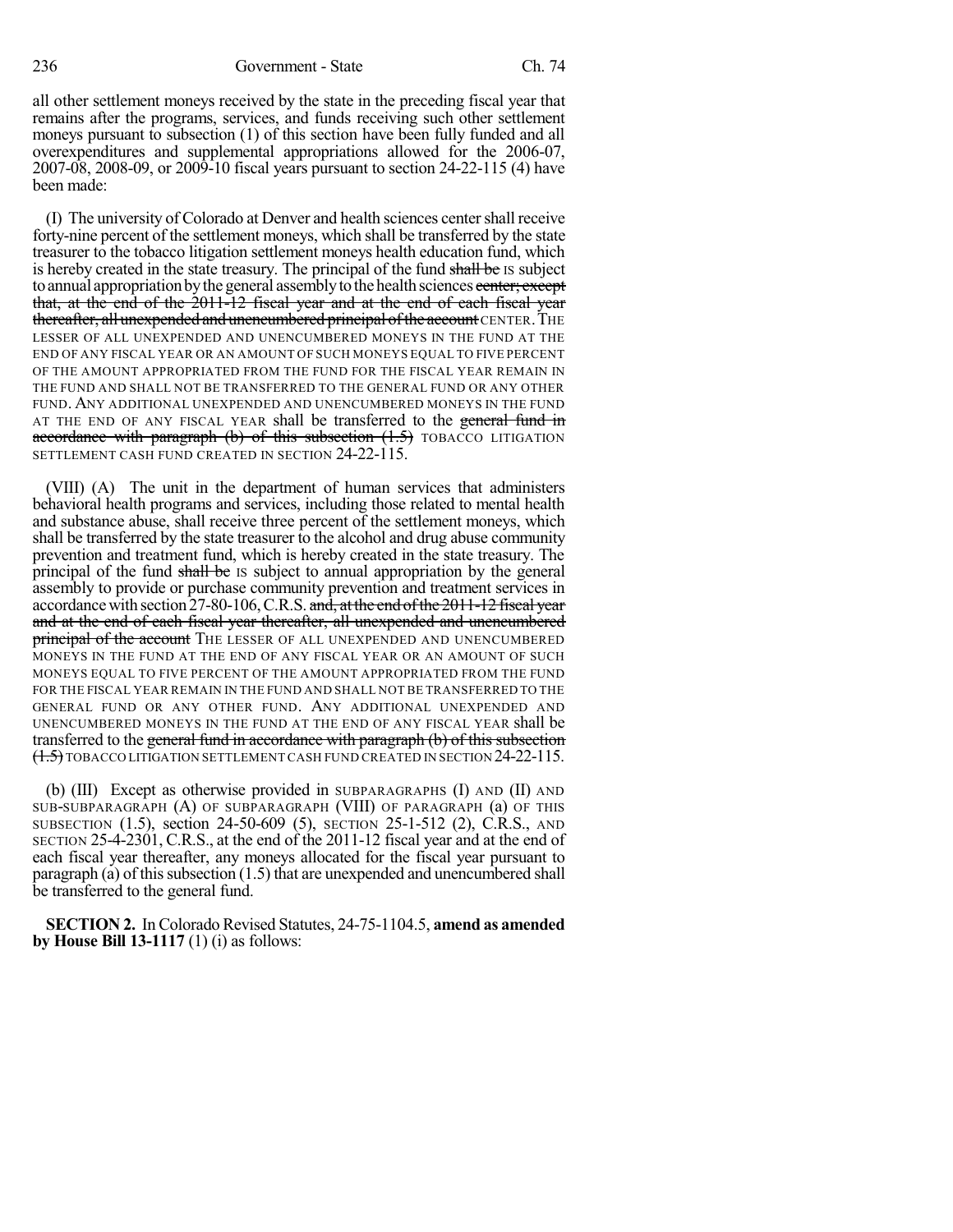**24-75-1104.5. Use of settlement moneys - programs - repeal.** (1) Except as otherwise provided in subsections  $(1.3)$  and  $(5)$  of this section, for the 2004-05 fiscal year and for each fiscal year thereafter, the following programs, services, or funds shall receive the following specified amounts from the settlement moneys received by the state in the preceding fiscal year:

(i) The Tony Grampsas youth services program created in article 6.8 of title 26, C.R.S., shall receive four percent of the total amount of settlement moneys annually received by the state, not to exceed five million dollars in any fiscal year, as provided in section 26-6.8-102, WHICH THE STATE TREASURER SHALL TRANSFER TO THE YOUTH SERVICES PROGRAM FUND CREATED IN SECTION 26-6.8-102 (2) (d), C.R.S.

**SECTION 3.** In Colorado Revised Statutes, 25-1-512, **amend** (2) as follows:

**25-1-512. Allocation of moneys - public health services support fund created.** (2) The public health services support fund is hereby created in the state treasury and shall be known in this section as the "fund". The principal of the fund shall consist CONSISTS of tobacco litigation settlement moneys transferred by the state treasurer to the fund pursuant to section  $24-75-1104.5$  (1.5) (a) (IV), C.R.S., and shall, subject to annual appropriation by the general assembly to the state department, be allocated bythe state department to all agencies authorized pursuant to this part 5 as specified in subsection  $(1)$  of this section. except that, at the end of the 2011-12 fiscal year and at the end of each fiscal year thereafter, all unexpended and unencumbered principal of the fund THE LESSER OF ALL UNEXPENDED AND UNENCUMBERED MONEYS IN THE FUND AT THE END OF ANY FISCAL YEAR OR AN AMOUNT OF SUCH MONEYS EQUAL TO FIVE PERCENT OF THE AMOUNT APPROPRIATED FROM THE FUND FOR THE FISCAL YEAR REMAIN IN THE FUND AND SHALL NOT BE TRANSFERRED TO THE GENERAL FUND OR ANY OTHER FUND. ANY ADDITIONAL UNEXPENDED AND UNENCUMBERED MONEYS IN THE FUND AT THE END OF ANY FISCAL YEAR shall be transferred to the general fund in accordance with paragraph (b) of this subsection (1.5). Interest and income earned on the deposit and investment of moneys in the public health services support fund before July  $1, 2011$ , shall be credited to the fund and shall remain in the fund until the end of the fiscal year in which credited, when it shall be transferred to the general fund TOBACCO LITIGATION SETTLEMENT CASH FUND CREATED IN SECTION 24-22-115, C.R.S.

**SECTION 4.** In Colorado Revised Statutes, 25-4-1411, **amend** (6) (a) as follows:

**25-4-1411. AIDS drug assistance program - program fund - created legislative declaration - no entitlement created.** (6) (a) Except as otherwise provided in section 24-75-1104.5 (5), C.R.S., beginning in the 2004-05 fiscal year, and for each fiscal year thereafter so long as the state receives moneys pursuant to the master settlement agreement, the general assembly shall appropriate to the department of public health and environment for the state program the amount of moneys to be received by the state program THE AIDS DRUG ASSISTANCE PROGRAM FUND IS CREATED IN THE STATE TREASURY. THE PRINCIPAL OF THE FUND CONSISTS OF TOBACCO LITIGATION SETTLEMENT MONEYS TRANSFERRED BY THE STATE TREASURER TO THE FUND pursuant to section 24-75-1104.5 (1) (j), C.R.S. SUBJECT TO ANNUAL APPROPRIATION BY the general assembly, shall appropriate the amount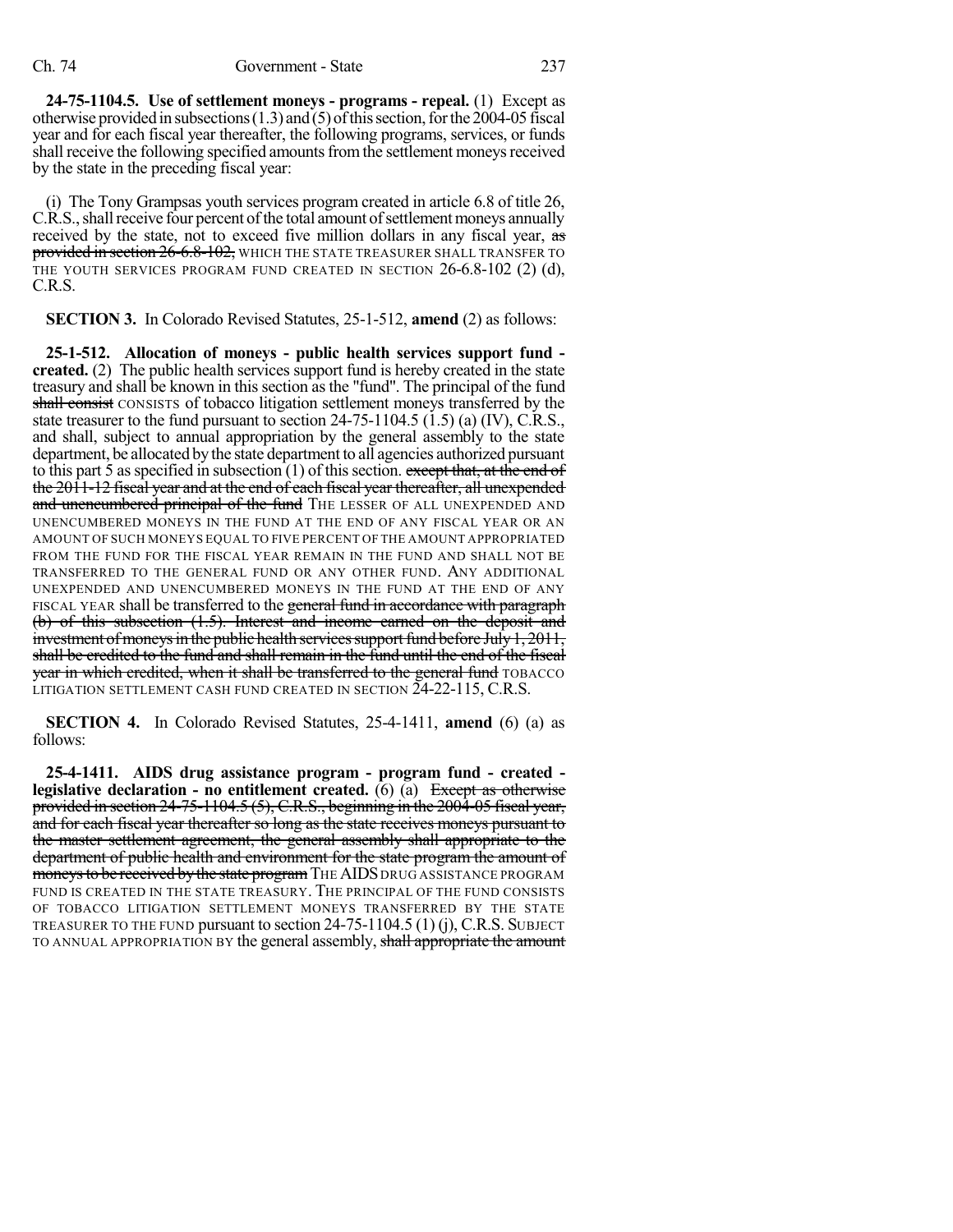specified in this subsection (6) from moneys credited to the tobacco litigation settlement cash fund created in section 24-22-115, C.R.S. THE DEPARTMENT OF PUBLIC HEALTH AND ENVIRONMENT MAY EXPEND MONEYS FROM THE FUND FOR THE STATE PROGRAM. THE LESSER OF ALL UNEXPENDED AND UNENCUMBERED MONEYS IN THE FUND AT THE END OF ANY FISCAL YEAR OR AN AMOUNT OF SUCH MONEYS EQUAL TO FIVE PERCENT OF THE AMOUNT APPROPRIATED FROM THE FUND FOR THE FISCAL YEAR REMAIN IN THE FUND AND SHALL NOT BE TRANSFERRED TO THE GENERAL FUND OR ANY OTHER FUND. ANY ADDITIONAL UNEXPENDED AND UNENCUMBERED MONEYS IN THE FUND AT THE END OF ANY FISCAL YEAR SHALL BE TRANSFERRED TO THE TOBACCO LITIGATION SETTLEMENT CASH FUND CREATED IN SECTION 24-22-115, C.R.S.

**SECTION 5.** In Colorado Revised Statutes, **amend** 25-4-2301 as follows:

**25-4-2301. Colorado immunization fund - supplemental tobacco litigation settlement moneys account - creation.** There are hereby created in the state treasury the Colorado immunization fund and an account within the fund to be known as the supplemental tobacco litigation settlement moneys account. The principal of the portion of the fund that is not the account shall consist CONSISTS of general fund appropriations made by the general assembly to the fund and gifts, grants, or awards received by the department of public health and environment from the federal government or private sources for the fund. The principal of the account shall consist CONSISTS of tobacco litigation settlement moneys transferred by the state treasurer to the account in accordance with section 24-75-1104.5 (1.5) (a) (VII), C.R.S. All interest and income earned on the deposit and investment of moneys in the portion of the fund that is not the account shall be credited to that portion of the fund. and All interest and income earned on the deposit and investment of moneys in the account before July  $1, 2011$ , shall be credited to AND REMAIN IN the account and remain therein until transferred as required by this section. Except as otherwise provided in this section, and subject to annual appropriation by the general assembly to the department, the department shall expend the principal of the fund and the account only for the purpose of immunization and immunization strategies; except that, at the end of the 2007-08 fiscal year and at the end of any fiscal year thereafter, any unexpended and unencumbered moneys in the portion of the fund that is not the account shall remain in that portion of the fund and may be used by the department through the state immunization program to support infant, child, and adolescent vaccination and, at the end of the 2011-12 fiscal year and at the end of each fiscal year thereafter, ONLY, any unexpended and unencumbered moneys in the account shall be transferred to the general fund, in accordance with section 24-75-1104.5 (1.5) (b), C.R.S. THE LESSER OFALL UNEXPENDED AND UNENCUMBERED MONEYS IN THE ACCOUNT AT THE END OF ANY FISCAL YEAR OTHER THAN THE 2011-12 FISCAL YEAR OR AN AMOUNT OF SUCH MONEYS EQUAL TO FIVE PERCENT OF THE AMOUNT APPROPRIATED FROM THE ACCOUNT FOR THE FISCAL YEAR REMAIN IN THE ACCOUNT AND SHALL NOT BE TRANSFERRED TO THE GENERAL FUND OR ANY OTHER FUND. ANY ADDITIONAL UNEXPENDED AND UNENCUMBERED MONEYS IN THE ACCOUNT AT THE END OF ANY FISCAL YEAR SHALL BE TRANSFERRED TO THE TOBACCO LITIGATION SETTLEMENT CASH FUND CREATED IN SECTION 24-22-115, C.R.S.

**SECTION 6.** In Colorado Revised Statutes, 25-20.5-201, **amend** (2) (c) as follows: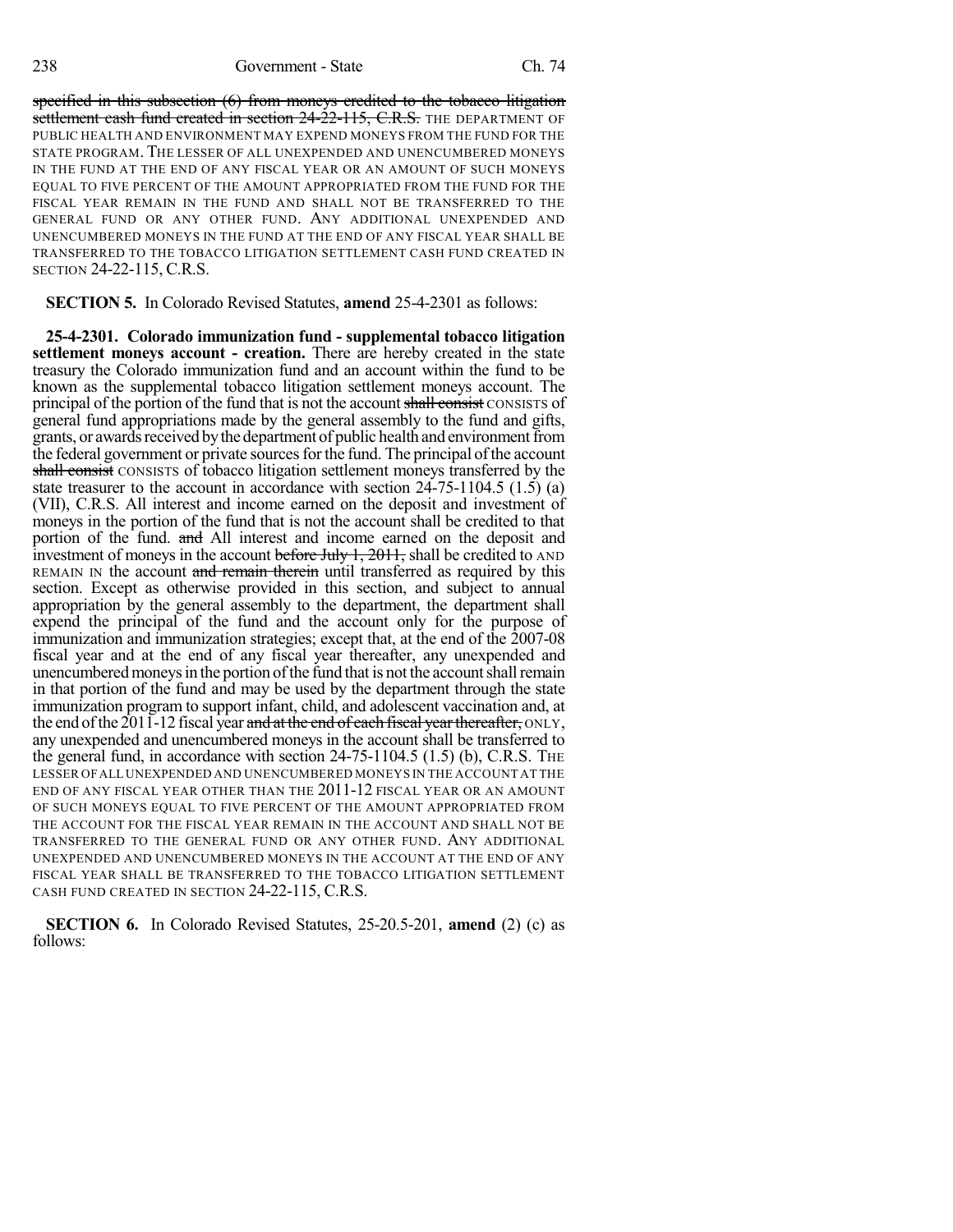**25-20.5-201. Tony Grampsas youth services program - creation -standards - applications.** (2) (c) THE YOUTH SERVICES PROGRAM FUND IS CREATED IN THE STATE TREASURY. THE PRINCIPAL OF THE FUND CONSISTS OF TOBACCO LITIGATION SETTLEMENT MONEYS TRANSFERRED BY THE STATE TREASURER TO THE FUND pursuant to section  $24-75-1104.5$  (1) (i), C.R.S. and except as otherwise provided in section  $24-75-1104.5$  (5), C.R.S., beginning in the  $2004-05$  fiscal year, and for each fiscal year thereafter so long as the state receives moneys pursuant to the master settlement agreement, the general assembly shall appropriate to the division for the Tony Grampsas youth services program four percent of the amount of moneys transmitted to the state treasurer in accordance with the master settlement agreement, other than attorney fees and costs, for the preceding fiscal year; except that the amount so appropriated to the division in any fiscal year shall not exceed **five million dollars.** SUBJECT TO ANNUAL APPROPRIATION BY the general assembly, shall appropriate the amount specified in this paragraph (c) from moneys credited to the tobacco litigation settlement cash fund created in section 24-22-115, C.R.S. THE DIVISION MAY EXPEND MONEYS FROM THE FUND FOR THE TONY GRAMPSAS YOUTH SERVICES PROGRAM.THE LESSER OF ALL UNEXPENDED AND UNENCUMBERED MONEYS IN THE FUND AT THE END OF ANY FISCAL YEAR OR AN AMOUNT OF SUCH MONEYS EQUAL TO FIVE PERCENT OF THE AMOUNT APPROPRIATED FROM THE FUND FOR THE FISCAL YEAR REMAIN IN THE FUND AND SHALL NOT BE TRANSFERRED TO THE GENERAL FUND OR ANY OTHER FUND. ANY ADDITIONAL UNEXPENDED AND UNENCUMBERED MONEYS IN THE FUND AT THE END OF ANY FISCAL YEAR SHALL BE TRANSFERRED TO THE TOBACCO LITIGATION SETTLEMENT CASH FUND CREATED IN SECTION 24-22-115, C.R.S.

**SECTION 7.** In Colorado Revised Statutes, 26-6.8-102, **amend as amended by House Bill 13-1117** (2) (d) as follows:

**26-6.8-102. Tony Grampsas youth services program - creation - standards - applications.** (2) (d) THE YOUTH SERVICES PROGRAM FUND IS CREATED IN THE STATE TREASURY. THE PRINCIPAL OF THE FUND CONSISTS OF TOBACCO LITIGATION SETTLEMENT MONEYS TRANSFERRED BY THE STATE TREASURER TO THE FUND pursuant to section  $24-75-1104.5$  (1) (i), C.R.S. and except as otherwise provided in section 24-75-1104.5 (5), C.R.S., beginning in the 2004-05 fiscal year, and for each fiscal year thereafter so long as the state receives moneys pursuant to the master settlement agreement, the general assembly shall appropriate to the state department for the Tony Grampsas youth services program four percent of the amount of moneys transmitted to the state treasurer in accordance with the master settlement agreement, other than attorney fees and costs, for the preceding fiscal year; except that the amount so appropriated to the state department in any fiscal year shall not exceed five million dollars. SUBJECT TO ANNUAL APPROPRIATION BY the general assembly, shall appropriate the amount specified in this paragraph (d) **from moneys credited** THE STATE DEPARTMENT MAY EXPEND MONEYS FROM THE FUND FOR THE TONY GRAMPSAS YOUTH SERVICES PROGRAM. THE LESSER OF ALL UNEXPENDED AND UNENCUMBERED MONEYS IN THE FUND AT THE END OF ANY FISCAL YEAR OR AN AMOUNT OF SUCH MONEYS EQUAL TO FIVE PERCENT OF THE AMOUNT APPROPRIATED FROM THE FUND FOR THE FISCAL YEAR REMAIN IN THE FUND AND SHALL NOT BE TRANSFERRED TO THE GENERAL FUND OR ANY OTHER FUND.ANY ADDITIONAL UNEXPENDED AND UNENCUMBERED MONEYS IN THE FUND AT THE END OF ANY FISCAL YEAR SHALL BE TRANSFERRED to the tobacco litigation settlement cash fund created in section 24-22-115, C.R.S.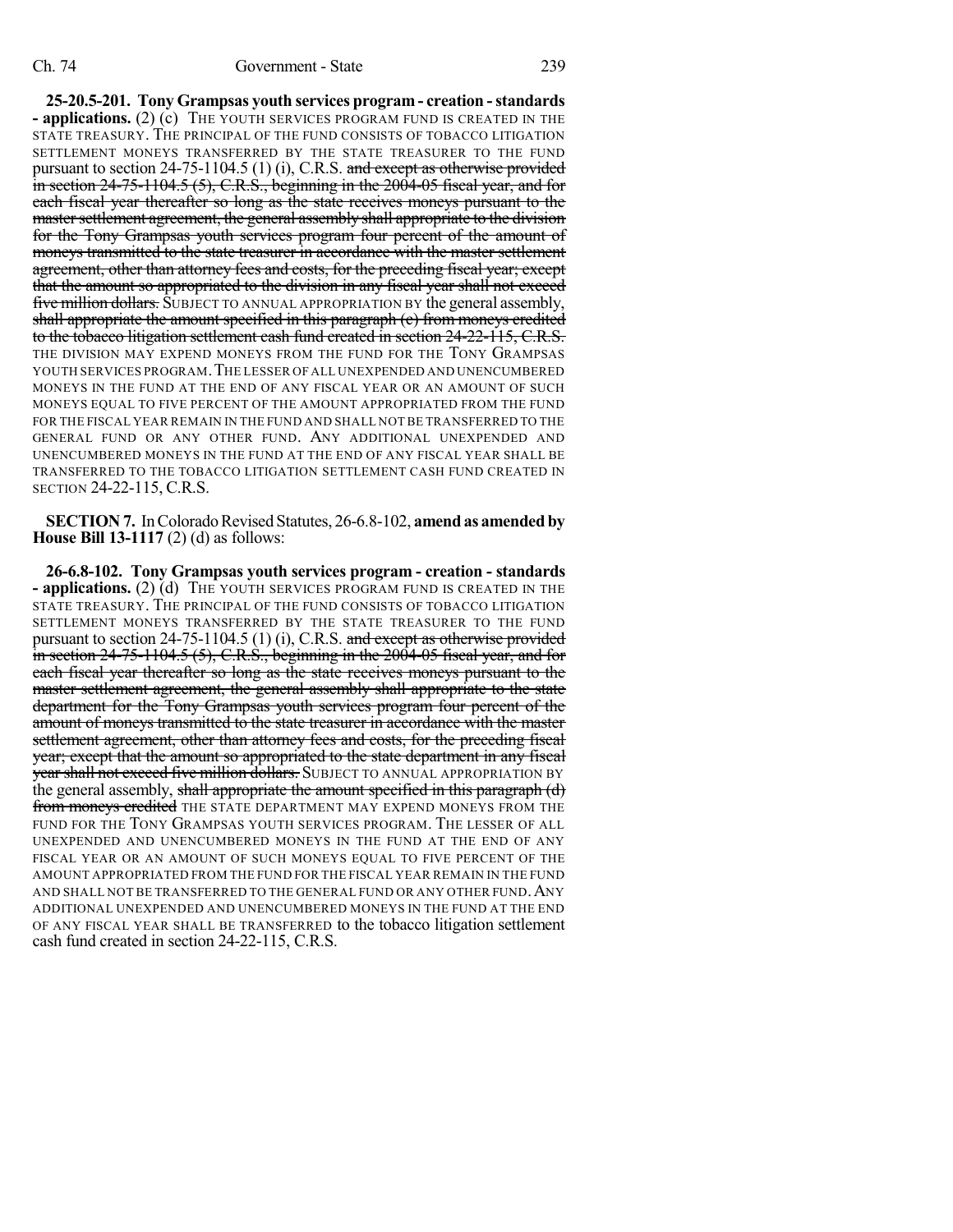**SECTION 8.** In Colorado Revised Statutes, 25-31-107, **amend** (2) (b) as follows:

**25-31-107. Selection of entities to administer the program - grants - nurse home visitor program fund - created.** (2) (b) Grants awarded pursuant to paragraph (a) of this subsection (2) shall be ARE payable from the nurse home visitor program fund, which fund is hereby created in the state treasury. The nurse home visitor program fund, referred to in this section as the "fund", shall be administered by the department and shall consist of moneys transferred thereto by the state treasurer from moneys received pursuant to the master settlement agreement in the amount described in paragraph (d) of this subsection (2). In addition, the state treasurer shall credit to the fund any public or private gifts, grants, or donations received by the department for implementation of the program, including any moneys received from the United States federal government for the program. The fund shall be subject to annual appropriation by the general assembly to the department for grants to entities for operation of the program. The department may retain a total of up to five percent of the amount annually appropriated from the fund for the program, in order to compensate the health sciences facility pursuant to section  $25-31-105(3)$ , as set forth in the scope of work in the agreement between the department and the health sciences facility, and to compensate the department for the actual costs incurred by the department in implementing the provisions of paragraph  $(a.5)$  of this subsection  $(2)$ , as determined by the department; except that the portion of the costs to compensate the department for implementing the provisions of paragraph  $(a.5)$  of this subsection  $(2)$  shall not exceed two percent of the amount annually appropriated fromthe fund for the program, and the portion of such costs to compensate the health sciences facility under section 25-31-105 (3), as set forth in the scope of work in the contract between the department and the health sciences facility, shall not exceed three percent of the amount annually appropriated from the fund for the program. In addition, if the total amount annually appropriated from the fund for the program exceeds nineteen million dollars, the department and the health sciences facility shall assess whether a smaller percentage of the appropriated funds exceeding nineteen million dollars is adequate to cover their actual costs and shall jointly submit to the general assembly a report articulating their conclusions on this subject. The actual costs of the department include department personnel and operating costs and anynecessarytransfersto the department of health care policy and financing for administrative costsincurred for the medicaid program associated with the program. The actual costs of the health sciences facility include the facility's own actual program costs and those of its contractors and subcontractors. Any costs for time studies required to obtain medicaid reimbursement for the program may be paid from program funds, and shall not be subject to the five percent limit in this section. Notwithstanding section 24-36-114, C.R.S., all interest derived from the deposit and investment of moneys in the fund shall be credited to the fund. Any THE LESSER OF ALL UNEXPENDED AND unencumbered moneys appropriated from moneys received pursuant to the master settlement agreement remaining in the fund at the end of any fiscal year OR AN AMOUNT OF SUCH MONEYS EQUAL TO FIVE PERCENT OF THE AMOUNT APPROPRIATED FROM THE FUND FOR THE FISCAL YEAR REMAIN IN THE FUND AND SHALL NOT BE TRANSFERRED TO THE GENERAL FUND OR ANY OTHER FUND. ANY ADDITIONAL UNEXPENDED AND UNENCUMBERED MONEYS IN THE FUND AT THE END OF ANY FISCAL YEAR shall be transferred to the tobacco litigation settlement trust CASH fund created in section  $24-22-115.5$ , SECTION 24-22-115, C.R.S.